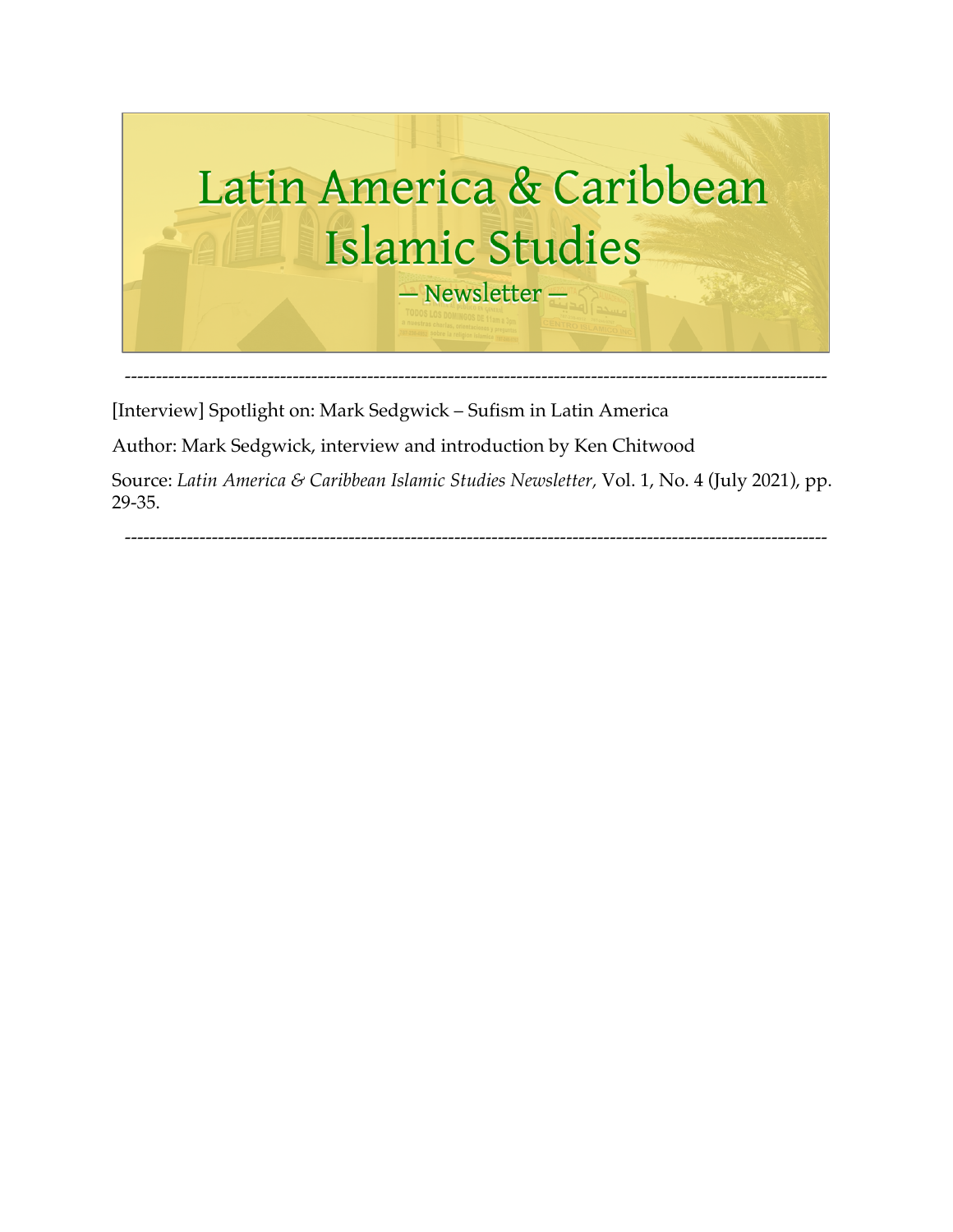#### **Spotlight on: Mark Sedgwick – Sufism in Latin America**

Interview and introduction by Ken Chitwood

While working on a project charting the landscape of Islamic outreach centers, mosques, and organizations across Latin America and the Caribbean, I started to notice Sufi communities in places I did not expect: a Ni'matullāhī order in central Mexico, a stone-built *dargah* (shrine) in Patagonia, and a Uruguayan Naqshbandiyya branch under the name of Instituto Jabí. Coming across each, I started to wonder what connections, relationships, and moments led to the construction of these locales and the establishment of such communities. As I started to dig deeper into the networks and individuals who made the founding of these Sufi *turuq* possible, I came across the work of Mark Sedgwick, who conducted his research on Sufism in Latin America in 2018, a year before I began working on the cartography project in 2019. His research – in a sense, a mapping of its own – helped me trace some of the networks I was encountering and identify undiscovered nodes in places such as Chile and Brazil.

Altogether, the impression that emerged from my reading of Sedgwick's work, and my own research, was of a lattice of ideas, individuals, and institutions that connected Sufis and others in a complex and crisscrossing matrix that spanned Egypt and Argentina, Turkey and Mexico, Iran and Brazil, Afghanistan and Uruguay. In the interview that follows – and in the literature provided below – readers are invited to explore the intricate and entangled narrative of Sufism in Latin America, which spills beyond the region's geographic boundaries and connects these communities with Muslims and others across the globe. Not only does this serve as an introduction to an understudied and underappreciated field of study within *both* global Islam *and* Latin America, but perhaps as a provocation to pick up where the threads of Sedgwick's research end. As he writes in the following interview, most Sufi groups in the region "have not been studied in much detail" and there remains a great deal to consider, appreciate, and understand.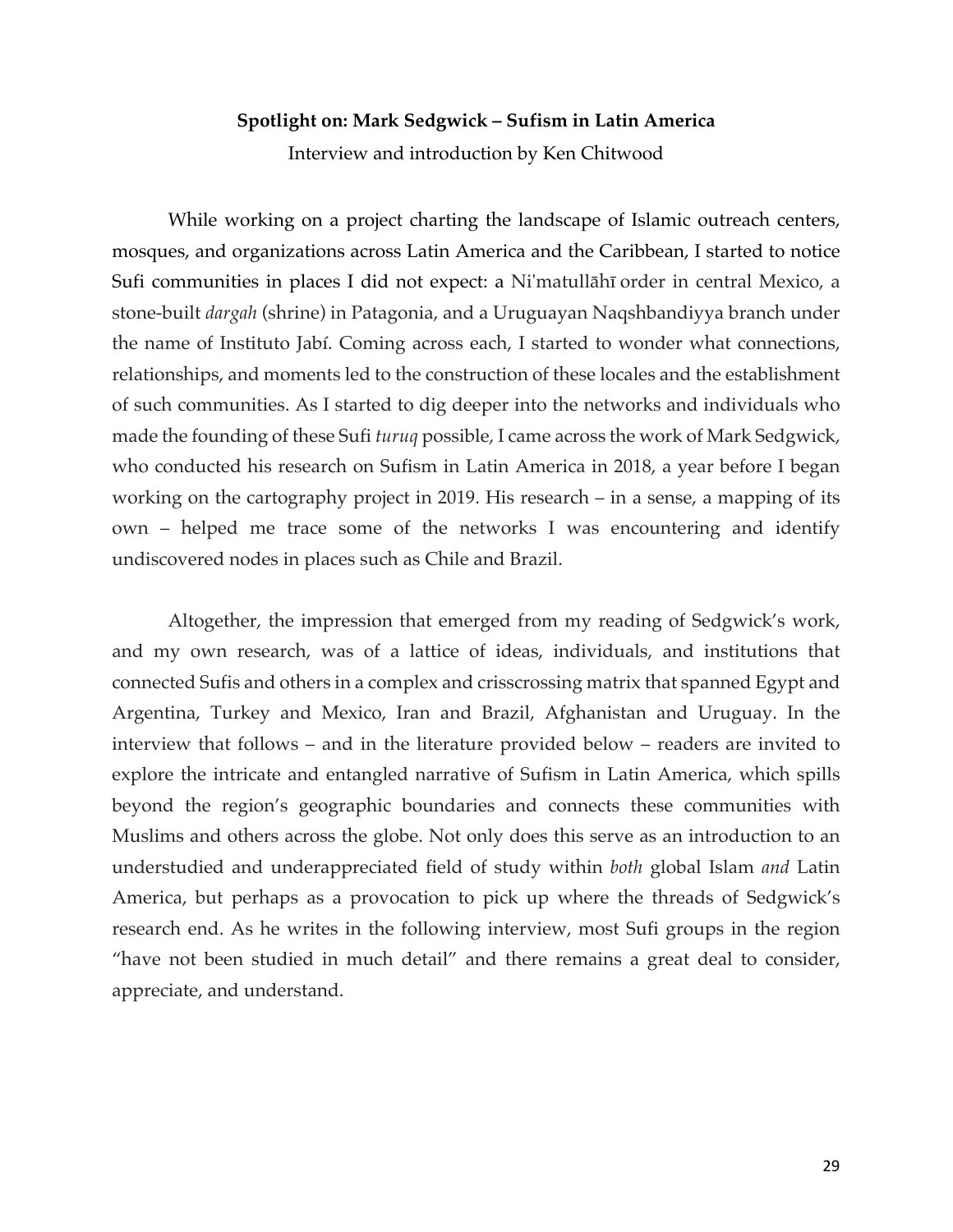**You have written the chapter on Sufism in Latin America for the forthcoming Brill handbook on Sufism in Western contexts, which is the first ever general historical survey on this topic. But first, tell us a little about your research interests more broadly.**

I work mostly on Islam in the modern period, that is to say from about the 1860s onwards. Normally I work on the Middle East and Europe, but I have been interested in Latin America ever since I was a history undergraduate, and at one point even considered doing a PhD on Latin American economic history. But in the end I did my PhD on Sufism in the Sudan, Egypt, and Malaysia.

I became interested in Sufism in the West when an Italian colleague introduced me to some Sufis in Milan who belonged to an order I had been studying in the Sudan. That encounter with Milanese Sufis led me to more Sufis in other parts of Europe, and then the United States. In 2016 I published *Western Sufism: From the Abbasids to the New Age* with Oxford University Press, in an attempt to tell the whole story of the Western relationship with Sufism. It involved tracing Sufism right back to the Abbasids, before anything that can be called "the West" really existed, to show how Sufism had always been part of a larger, general philosophical culture that spread beyond Islam. In 2019, I went one step further, editing a collection on *Global Sufism* with Francesco Piraino, again an Italian scholar, but not the one who had first introduced me to Western Sufism. *Global Sufism* was published by Hurst, and its title was inspired by Roel Meijer's superb *Global Salafism*, published by Hurst in 2009.

### **You have recently surveyed Sufi movements and communities in Latin America. Where did this interest begin? What was your first clue that there was a narrative to be told here?**

Most existing work on Sufism outside the Muslim world, including most of my own work, has focused on Sufism in North America and in Europe. There is almost nothing on Sufism in Latin America in English. One exception is the Murabitun in Chiapas, Mexico. During the Zapatista revolt of the 1990s, the Murabitun, a European group who are of Sufi origin if not exactly Sufi, turned up and started converting people to Islam, initially with great success. That was such an unexpected development that it really attracted attention, including mine. That was the first time I thought about Sufism in Latin America.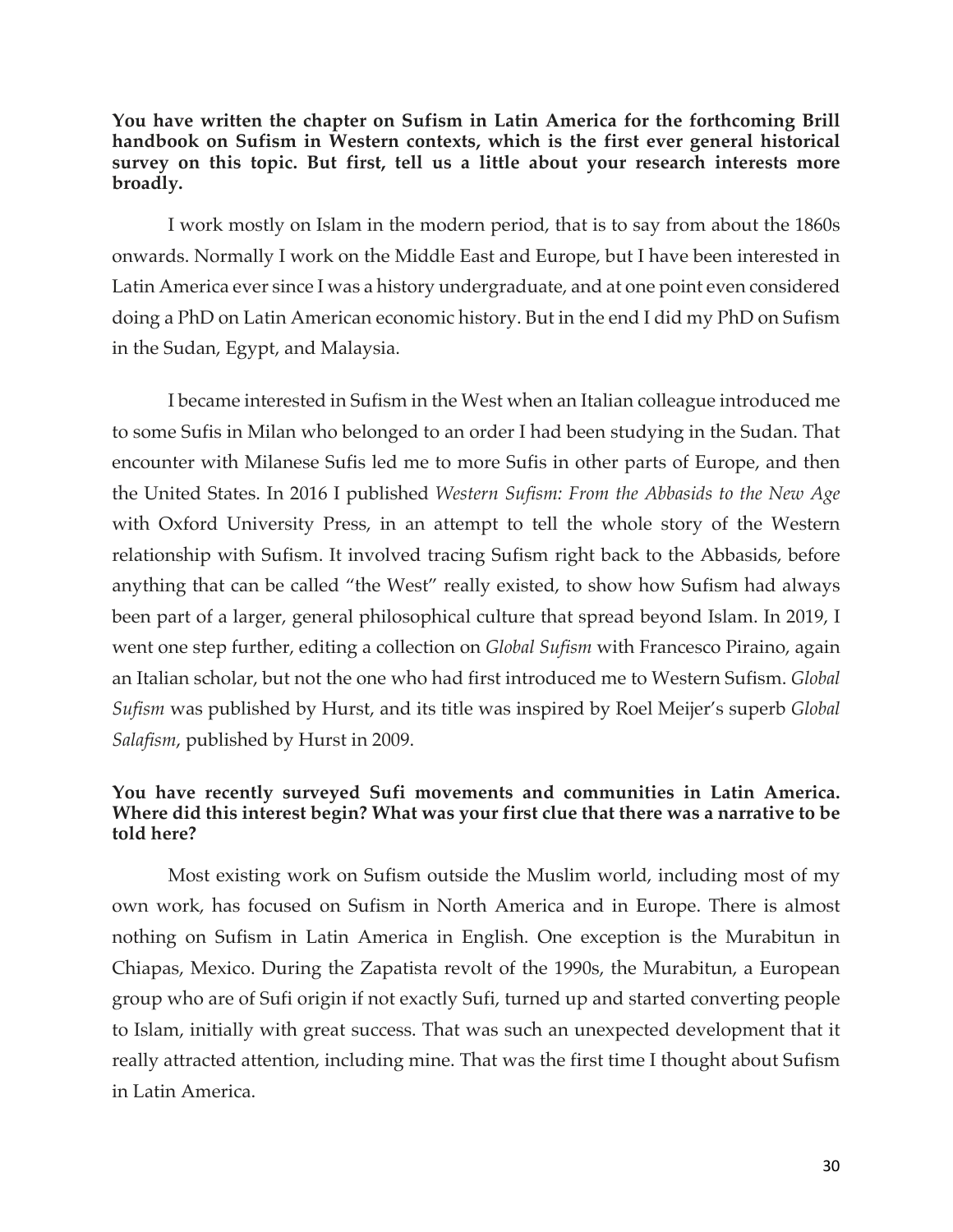Then, in 2007, I met Professor Francisco García Bazán at a conference in Germany. Professor García Bazán is an Argentinian philosopher, and one of Latin America's leading authorities on René Guénon, a French philosopher who became a Sufi and moved to Cairo, where he died in 1951 as Shaykh Abd al-Wahid Yahya. I have done a lot of work on Guénon and his followers and their influence over the years, starting with a book, *Against the Modern World*, in 2004, and Professor García Bazán told me all about the reception of the works of Guénon in Argentina, a fascinating story. I decided then that I should go back to this if ever I had the chance.

Then in 2018, I did have the chance, that is to say a sabbatical and some funding for fieldwork. A search online revealed multiple Sufi groups in four countries: Argentina, Brazil, Chile, and Mexico. Which is not a great surprise, I suppose. Other countries had one or two groups, but none as many as those four. So off I went.

### **What are some of the most surprising and/or insightful aspects of Sufism in Latin America that you came across in the course of your research? A certain community, a particular network, a specific movement or individual?**

In many ways, Sufism in Latin America today resembles Sufism in Europe and the US in the 1970s and 1980s. It is mostly a phenomenon for well-educated spiritual seekers, as it once was in London and New York. That has been changing recently in Europe and the US, as there are now substantial and well-established Muslim minorities of immigrant origin, and a lot of European Sufis now come from those minorities. This has changed things a lot. But this has not happened in Latin America, as patterns of immigration have been different. The original Latin American Arab communities that started to form during the nineteenth century have now mostly integrated, and of course many Arab immigrants were not even Muslim in the first place. I have only found one major Sufi group that derives from those earlier migrations. Similarly, there has been far less Muslim migration to Latin America than to Europe and North America in recent decades, and I found only one significant Sufi group that derives from current migrations. So the typical Latin American Sufi is a musician or a psychiatrist from a background that was in some sense Catholic.

Latin America is a long way from the Muslim world, and connections with North America and Europe are easier in several ways. Of course, for Mexico it is more the US,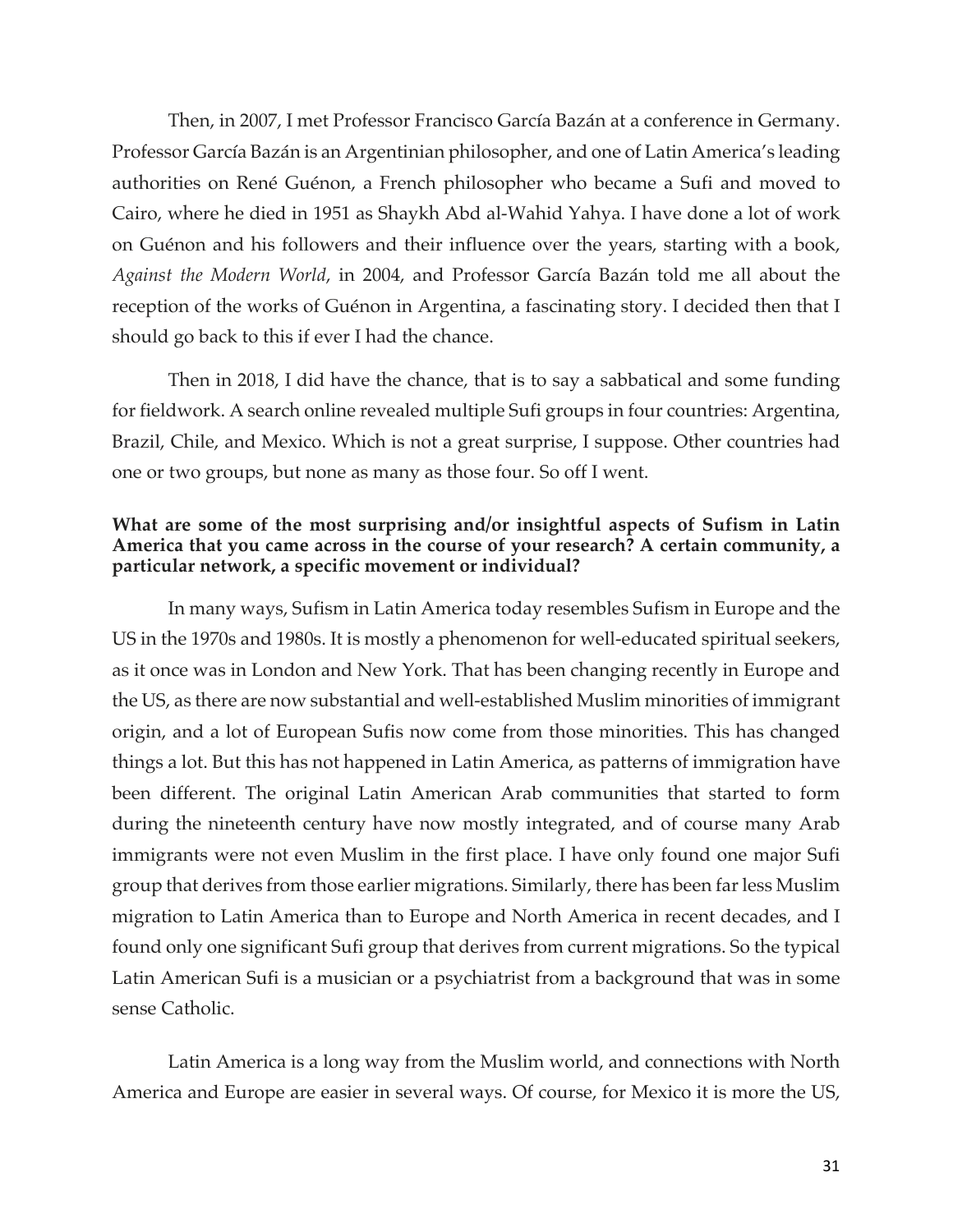and for South America it is more Europe. So the typical Latin American Sufi group is now one that first became established in Europe or the US, and then spread to Latin America. But there are also a few cases where Latin America is not just the importer, and things develop in an unusual way that is particular to the region.

The earliest of these particular developments related to the thought of Guénon that Professor García Bazán had told me about. In Europe and North America, when people start reading Guénon, the result is most often that they become Sufis. This did happen in Brazil, though initially what emerged was a Ta'i Chi group rather than a Sufi order. This has never happened anywhere else, and I am still not quite sure what it tells us about Brazil. But in the end Brazil did get a Guénon-reading Sufi order, located in São Paulo, and led by a certain Olavo de Carvalho. Yes, *that* Olavo de Carvalho, the Catholic "philosopher" who President Bolsonaro so much admires. He is nowadays not fond of people bringing up his embarrassing past as a Sufi, and he was not best pleased by an article on Sufism and Ta'i Chi in Brazil that I recently published in *Aries*. Actually, Olavo de Carvalho's present is more representative of Guénon's reception in Latin America than the São Paulo Sufi order was. During the 1930s, when European readers of Guénon were turning to Sufism, his Argentinian readers were turning to the far right. Much later, during military rule, a group of Catholics at a provincial seminary were all reading Guénon, led by Father Alberto Ezcurra Uriburu, best known for his earlier role as leader of Tacuara, a neo-fascist movement. He ended up sounding as if he almost preferred Sufism to the post-Vatican-2 Catholic Church. I explored this in a recent article in *Politics, Religion & Ideology*.

Another development that was particular to Latin America was a group that started in Argentina and then spread to Brazil and Spain, simply called "The Tradition" (La tradición or A tradição). It started off in Buenos Aires as a Gurdjieff group, and then turned to the well-known Indian-English writer on Sufism Idries Shah, who referred the Argentinian Gurdjieffians to his younger brother Omar Ali-Shah, who happened to speak Spanish, and was happy to take the group over. He was known to his followers as "agha" (lord), and he and his senior Latin American followers developed a practice based partly in Sufism and partly in Western esotericism that is quite distinct from any other known practice. I am still working on an article on them.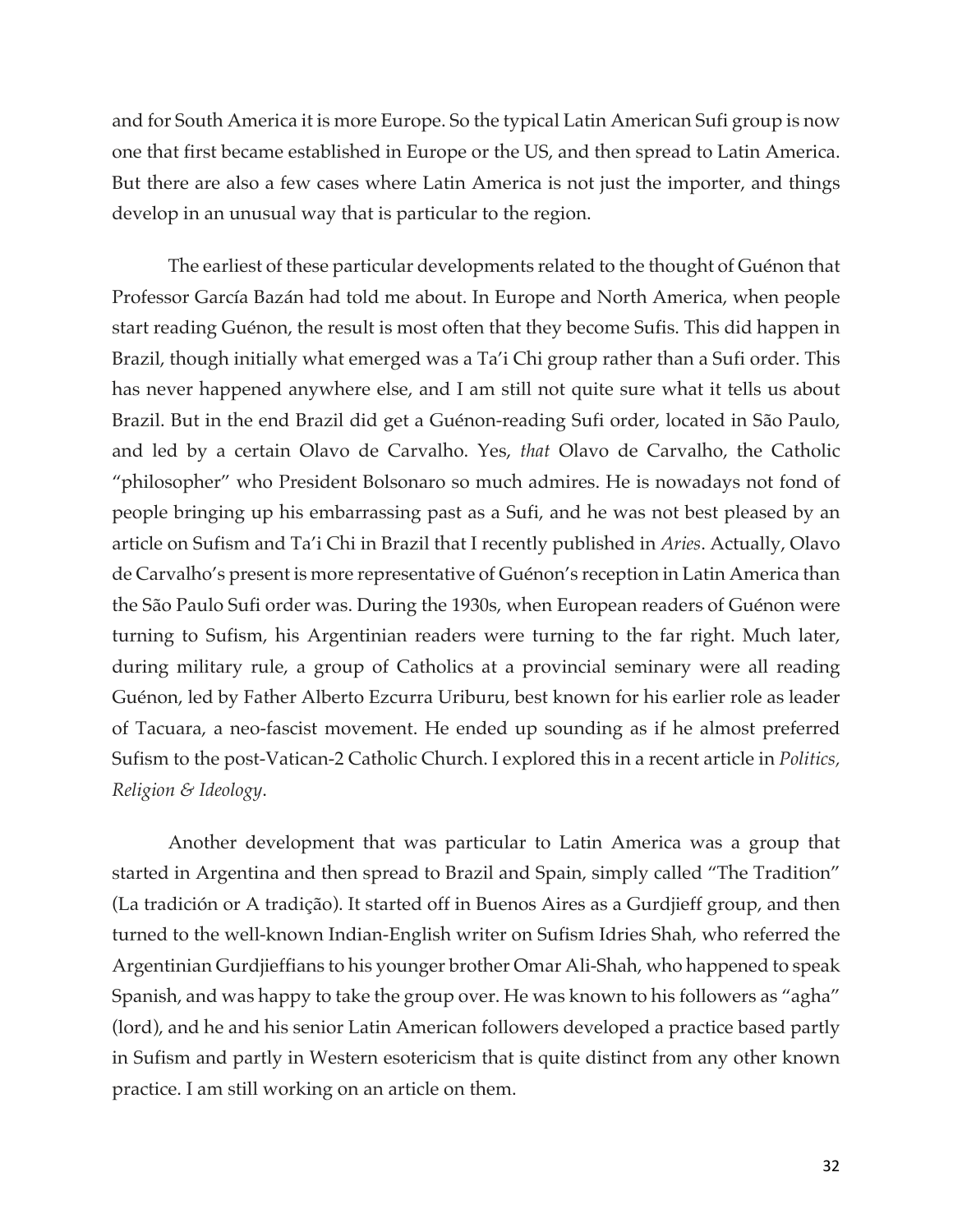Then, finally, there is the enneagram, the symbol that derives from Gurdjieff in pre-revolutionary Russia and is now used for everything from teaching Sufism to personality tests administered by HR departments. This passed through Mexico and Chile, then to Argentina via New York, on onwards to Spain… a dizzying journey that I explored in a chapter in a book on *Esoteric Transfers and Constructions* that has just come out.

#### **How does your research contribute to your work on "global Sufism?"**

My research on Latin American Sufism is making our knowledge of global Sufism a little bit more truly global! In the context of the book I mentioned earlier, *Global Sufism*, "global" really meant "not just regional," as it did for *Global Salafism*. A lot of studies of phenomena like Sufism and Salafism are purely regional, or even purely national. So it was important in those two books to look beyond the Middle East. But neither mentioned Latin America.

Looking at Latin America also makes it possible to make more comparisons between areas outside the Muslim world to which Sufism has spread. What I would love to do is add Russia to this comparison, as Russia also tends to get left out. There is a very nice Sufi mosque in Patagonia, and I expect there is also another one somewhere in Siberia, but I am not yet sure where.

## **What does your research on Sufism in Latin America tell us more broadly about "global Islam?" How does it change our view of what landscapes, movements, etc. constitute this category?**

"Global Islam" means majority Islam—Islam in countries where Muslims are the majority—plus minority Islam. To this, I would add Islam in cyberspace, which is already global. Perhaps one stage further is Islam for non-Muslims? Guénon and some other Sufis, mostly of Western origin, believe that a single perennial esoteric truth unites all religions at their core. I would not go that far, but when one sees how esoteric Islam (mostly Sufism) appeals equally to people of Catholic background in Buenos Aires and people of Muslim background in Baghdad, that is Islam at is most global. It is also an argument for the fundamental commonality of all humanity, despite the interethnic and sectarian conflict that so often plagues minority Islam, from Kashmir and Xinjiang to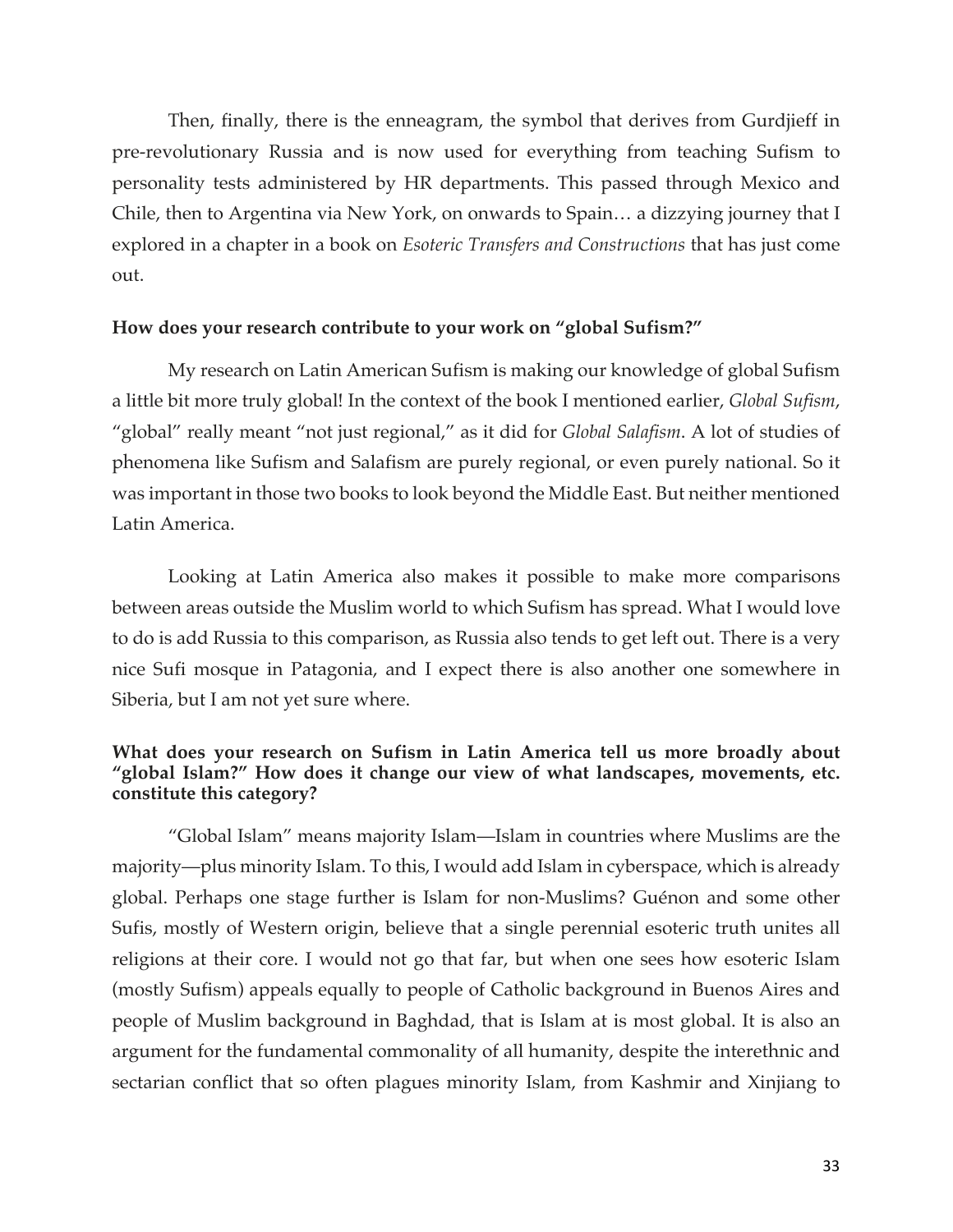Paris and Vienna. Latin America is also one of the few places where Islam is *not* a major political issue, which means that we can see Islam in a different condition.

# **What are the questions and/or areas for further consideration that you would like to see others take up from here?**

One thing we need is more and more detailed ethnographic studies of individual Sufi groups. Some such studies already exist, often by Latin American scholars and often unpublished, but not many. I used those I could find in my chapter on "Sufism in Latin America" in the forthcoming Brill handbook, which is as good a historical survey as I could do, but most of the groups in it have not been studied in much detail.

We also need studies of particular themes, one of the most important of which is gender. This has been generally neglected in the study of Sufism, globally. Another theme is how individuals "do" Sufism *outside* the Sufi group. For obvious reasons, when we study religious phenomena we tend to go to the mosque, zawiya, church, whatever, and study people in that context. We need to follow people home more often, to see how religion and faith and practice work out in everyday life. Again, this is true globally. And as important in Latin America as elsewhere.

# **Anything else you would like to share with our network (keeping in mind their interest on Islam and Muslim communities in Latin America and the Caribbean)?**

I am so glad that this network exists, and so looking forward to what it can do! And so happy to have been able to share my own work with others in this network. Thank you!